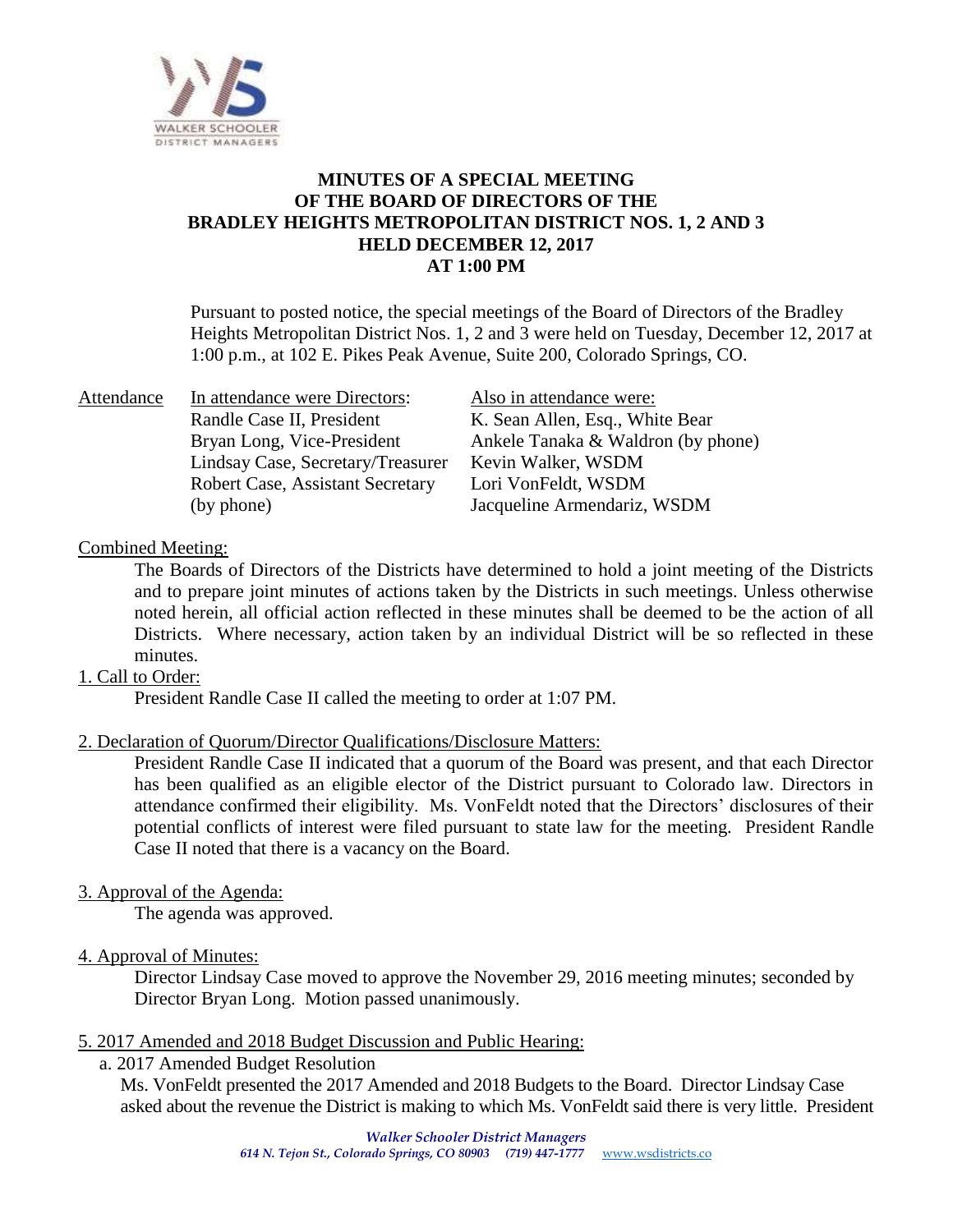Randle Case II indicated that it is because the area is mostly grazing land. Ms. VonFeldt added that there is no residential area to Gallagherize because the land is agricultural. President Randle Case II said he hopes to kick off this project in 2018, which was delayed in 2017 by the Banning Lewis Ranch annexation.

The 2017 Amended and 2018 Budget Discussion Public Hearing was opened by President Randle Case II at 1:14 PM. There being no public comment the hearing was closed.

The Board discussed a five-year limit for administration operation. Mr. Allen said that District No. 1 and the Developer are parties to an administrative advance agreement until 2020 where a maximum of \$50,000 can be advanced per year subject to reimbursement from the Districts since the advances benefit all three districts

Director Lindsay Case moved to approve the resolutions regarding the 2017 Amended and 2018 Budget; seconded by Director Long. Motion passed unanimously.

b. 2018 Budget Resolution See above.

6. Financial Statement and Payables:

a. Financial Statements

The Board discussed the amount in the Districts' account and its liabilities. Mr. Walker said the current assets are \$1,022.91 and said the Districts owe more than is in the account. President Randle Case II noted some of the costs to the Districts were bank charges, insurance fees and a little bit of legal that was paid.

b. Current/Interim Payables

Director Lindsay Case moved to approve the current and interim payables; seconded by Director Long. Motion passed unanimously.

# 7. Legal Matters:

a. 2018 Annual Administrative Resolution

Mr. Allen said the Annual Administrative Resolution sets forth the various tasks the Districts must perform, and which consultants will perform those tasks, most of which are done by WSDM and a few by his firm on behalf of the Board. Director Long moved to approve the 2018 Annual Administrative Resolution; seconded by Director Lindsay Case. Motion passed unanimously.

b. 2017 Special District Public Disclosure Pursuant to § 32-1-809, C.R.S.

Mr. Allen said this is a non-action item and explained to the Board that each year there is a required disclosure to be filed giving information about the next election, who are the Board members, what is the contact office; information for anyone interested in the District.

c. Amended and Restated Public Records Policy

Mr. Allen explained the policy adheres to a change in law that requires a custodian of record to, if absent good cause, provide a record in same format as which is it saved. Director Lindsay Case moved to approve the Amended and Restated Public Records Policy; seconded by Director Long. Motion passed unanimously.

d. May 2018 Director Election Resolution

Mr. Allen said the resolution calls for 2018 Director election 63 days before the election and if there are two or fewer nominations for the two open seats the election may be canceled. Director Lindsay